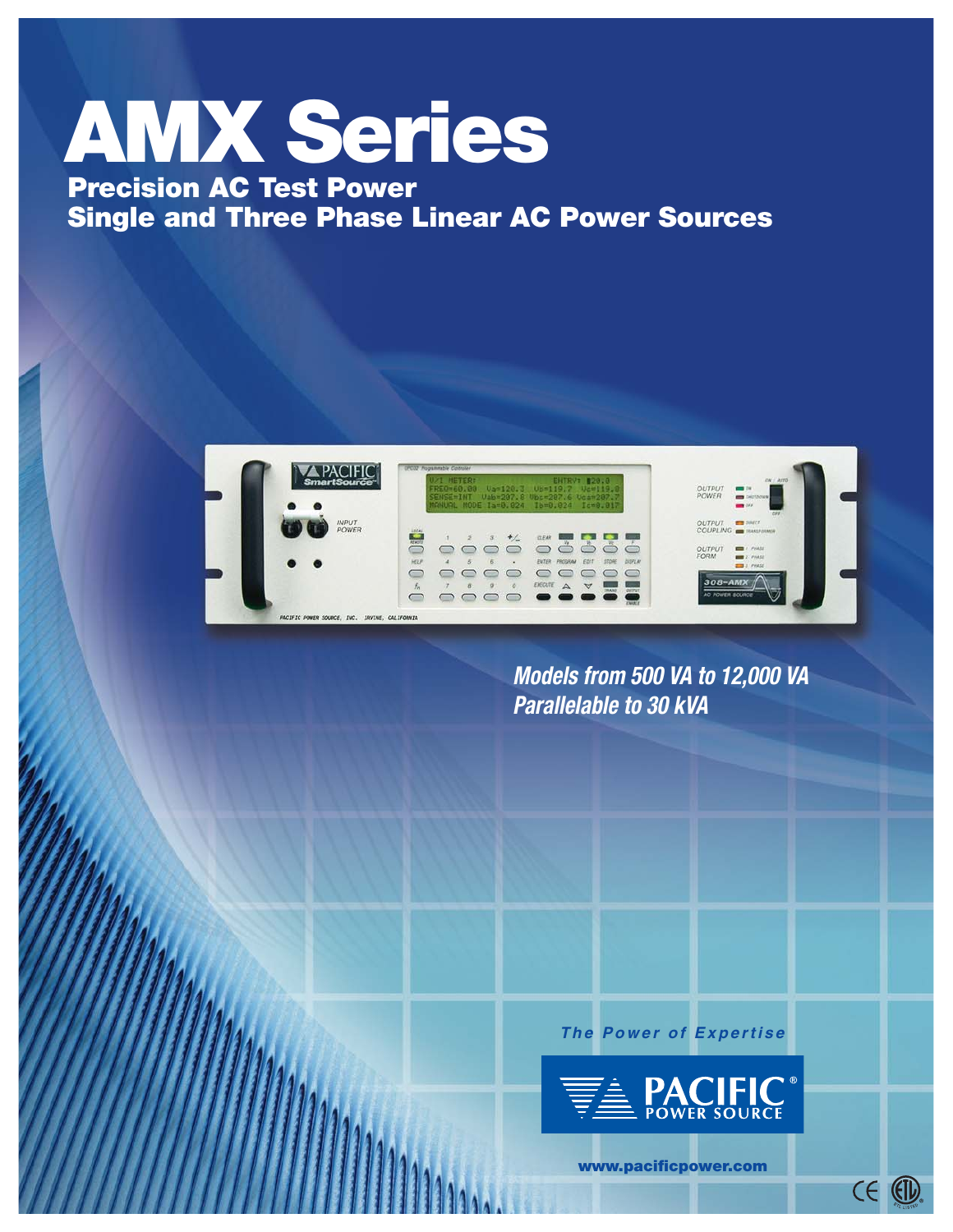## **Take Control of Your AC Test Power**

The AMX Series is a family of High Performance Linear AC Power Sources covering the power range of 500 VA to 12 kVA. The product line offers both single and three phase models. Units are conservatively designed and rated output power is based on the most severe combination of input line, output voltage, power factor and temperature. This approach to product design allows the AMX Series to excel when delivering the high peak load currents demanded in the AC test environment. Great emphasis has been placed on low acoustic noise, ease of installation and maximum power per cubic inch of rack space. Control and operating features provide a high degree of application versatility and ease of use for the test engineer. Applications range from simple, manually controlled frequency conversion to harmonic testing and sophisticated bus programmable transient simulation.

### **Pacific Model 308AMX with UPC Controller**



**An exceptionally broad bandwidth (50 kHz small signal) combined with peak/RMS current of 4-6:1 give the AMX Series the ability to produce high quality, low distortion output power into the most dynamic loads.**

## **Design Provides Total Control of AC Power**

- **All AMX Series Power Source models may be equipped with either a programmable Oscillator/Controller (UPC type) or a manually controlled Oscillator (UMC type).**
- **Single phase power source models may be controlled to operate on either a 0–135 VAC range or a 0–270 VAC range. Some models can operate to 150/300 Volts. Three phase models are switchable to 3Ø/2Ø/1Ø output power form.**
- **Total control of the output power form and the selection of either the direct output or the optional transformer output is available from the front panel or by computer interface.**
- **All operating functions may be controlled from either the front panel or from a remote RS-232 or IEEE-488.2/ SCPI interface. LabVIEW for Windows® and LabWindows® Instrument Drivers are provided.**

## **Key Features Provide Application Versatility**

- **IEEE-488.2 or RS-232C with SCPI compatibility.**
- **LabVIEW for Windows®/LabWindows® drivers.**
- **Waveform Creation by Harmonic Synthesis Option.**
- **Graphical Analysis (Voltage and Current).**
- **Harmonic Analysis (Voltage and Current) Option.**
- **Metering of RMS and Peak Values.**
- **Continuous Self Calibration (CSC).**
- **Line Sync Option.**
- **6:1 Peak Current Capability.**
- **Low Impedance for IEC555 Testing.**
- **Programmable Output Impedance Option.**
- **Up to 0–300 VAC Direct Coupled Output.**
- **1 Phase / 3 Phase Switch Selectable Output.**
- **20–5,000 Hz Full Power Bandwidth.**
- **Power Levels from 500 VA to 12 kVA.**
- **Externally Referenced Meter Calibration.**
- **CE or ETL Mark Available.**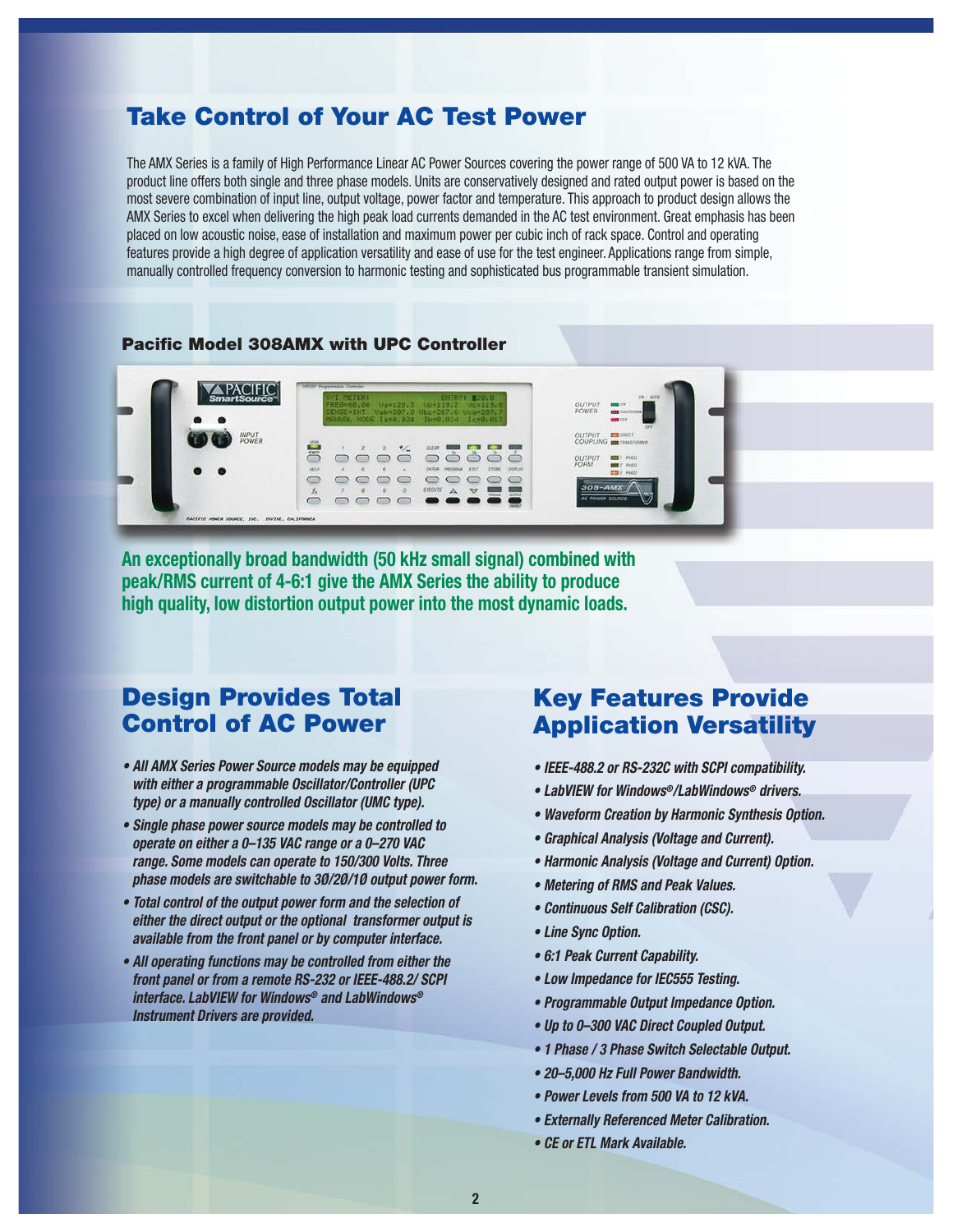## **Special AMX Series Operating Features**

#### **Continuous Self Calibration**

Provides for exceptional accuracy of the AC output voltage. When enabled, accuracy improves to  $\pm 0.03\%$  referenced to the power source internal voltmeter.

#### **Programmable Dynamic Output Impedance (Optional)**

Provides positive or negative output impedance. The output voltage waveform at the right is flattened as a result of a high peak load current drawn by an electronic load at the peak of the sine wave.

Engaging the output impedance  $(Z_0)$  feature dynamically compensates, as shown at the right, for the distribution or transformer losses up to  $\pm 10\%$  of the output voltage.

#### **Waveform Library**

Up to 99 different waveforms may be stored in the waveform library for execution as part of a steady state test program or for substitution in any output phase as part of a transient test program. Memory location #1 is a non-editable high resolution sine wave. Locations 2–16 are editable and may be substituted in any output phase. Locations 19–99 are factory stored, non editable waveforms that may be copied to 2–16 for editing and execution.

#### **Waveform Edit**

Provides the ability to modify a stored waveform by specifying the waveform amplitude desired at each specific phase angle. This method can be used to quickly create spikes, dropouts, notches and other sub-cycle wave conditions. The resulting modified waveform can be stored for execution.

#### **Waveform Analysis (Optional)**

Provides a numeric display of the harmonic structure of a voltage or current waveform. The waveform is sampled at 512 samples per cycle using a 12-bit A/D converter. The resulting high fidelity waveform is analyzed for its harmonic structure up through the  $51<sup>st</sup>$  harmonic. Data presented includes the magnitude of each harmonic in percent, the total harmonic distortion, and the odd and even harmonic distortion in percent.

### **Waveform Synthesis (Optional)**

Provides the ability to quickly create virtually any AC Test Waveform that may be required by building it out of harmonics. The process is as simple as keying in the harmonic multiple, the amplitude, and the phase angle for each desired harmonic up through the  $51<sup>st</sup>$ . If desired, waveforms may also be created in the time domain by making entries from the front panel or by downloading from a host PC.

#### **Time-Based Transients**

Provide the ability to create and execute, on command, transients that occur linearly over a specified time segment to modify output voltage or frequency.

#### **Cycle-Based Transients**

Provide the ability to create and execute, on command, transients that substitute a selected waveform in the output for 1 to 100 cycles. The waveform being substituted can be selected and/or modified from the waveform library. Substitution is for an integer number of cycles, regardless of frequency.



Oscillograph of voltage and current waveform at load due to distribution losses. THD=6.6%



Same conditions as above with programmable Z<sub>o</sub> engaged.  $THD=0.25%$ 





**WAVEFORM EDIT**



**HARMONIC CONTENT OF METERED WAVEFORM**



**WAVEFORM SYNTHESIS**



**TIME-BASED TRANSIENTS**



**CYCLE-BASED TRANSIENTS**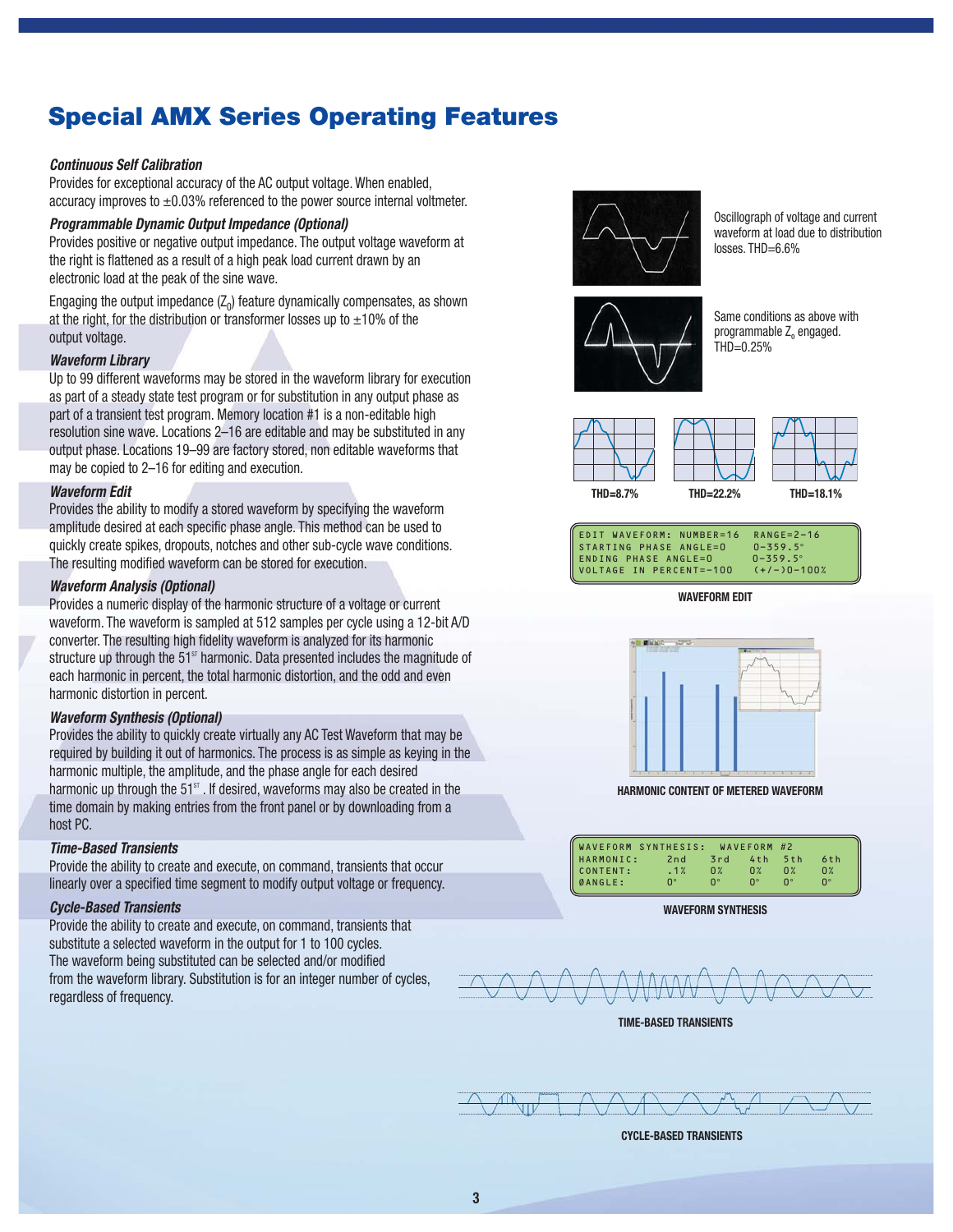## **Metering Waveform Control/Analysis**

| V/I METER:<br>$FREG = 60.00$<br>$SENSE = INT$<br>MANUAL MODE   | $Va = 120.0$<br>$Ia = 06.00$       | ENTRY: 120.0<br>$Vb = 120.0$<br>Vab=208.0 Vbc=208.0 Vca=208.0<br>$Ib=06.22$ | $Vc = 120.0$<br>$Ic = 06.15$       |  | EDIT WAVEFORM: NUMBER=16<br>STARTING PHASE ANGLE=0<br>ENDING PHASE ANGLE=0<br>VOLTAGE IN PERCENT=-100 |                                    |                                                          |                                                           | $RANGE = 2 - 16$<br>$0 - 359.5^{\circ}$<br>$0 - 359.5^{\circ}$<br>$(+/-)$ 0-100% |                                               |
|----------------------------------------------------------------|------------------------------------|-----------------------------------------------------------------------------|------------------------------------|--|-------------------------------------------------------------------------------------------------------|------------------------------------|----------------------------------------------------------|-----------------------------------------------------------|----------------------------------------------------------------------------------|-----------------------------------------------|
| <b>POWER</b><br>METER:<br><b>KVA</b><br><b>KW</b><br><b>PF</b> | PHASE A<br>0.720<br>0.720<br>1,000 | PHASE B<br>0.746<br>0.746<br>1,000                                          | PHASE C<br>0.738<br>0.738<br>1,000 |  | WAVEFORM SYNTHESIS:<br>HARMONIC:<br>CONTENT:<br>ØANGLE:                                               | 2nd<br>.1%<br>$\mathsf{O}^{\circ}$ | 3rd<br>0%<br>$\mathsf{D}^{\circ}$                        | WAVEFORM<br>4th<br>0 <sup>2</sup><br>$\mathsf{n}^{\circ}$ | #2<br>5th<br>0%<br>$\mathsf{O}^\circ$                                            | 6th<br>0 <sup>2</sup><br>$\mathsf{O}^{\circ}$ |
| AMPS METER:<br><b>RMS</b><br>PEAK<br>CREST FACTOR              | PHASE A<br>0.720<br>1.044<br>1.45  | PHASE B<br>0.746<br>1.119<br>1.50                                           | PHASE C<br>0.738<br>1.383<br>1.90  |  | <b>ØA CURRENT</b><br>HARMONIC:<br>CONTENT:<br>ØANGLE:                                                 | 2nd<br>.1%<br>$0^{\circ}$          | $THD = 17.8 % OHD = 17.8$<br>3rd<br>17.8%<br>$0^{\circ}$ | 4th<br>0%<br>$\mathsf{O}^{\circ}$                         | $EHD = 0.3%$<br>5th<br>0%<br>$0^{\circ}$                                         | 6th<br>0 <sup>2</sup><br>$0^{\circ}$          |



## **Function Key Provides Access to Special Functions**

|  |  | SETUP: PRESS 1 FOR PROGRAM SETUP |
|--|--|----------------------------------|
|  |  | 2 FOR WAVEFORM SETUP             |
|  |  | 3 FOR GENERAL SETUP              |
|  |  | 4 FOR CALIBRATION MENU           |

#### **Program Setup**

- Copy a program.
- Delete a program.
- Erase all memory, reset CPU.

#### **Waveform Setup**

- Edit a waveform.
- Copy a waveform.
- Waveform synthesis.

### **General Setup**

- UPC setup.
- LCD setup.
- UPC status.
- Power source status.
- Range control.
- Slew rate setup.

#### **Calibration Menu**

- Execute externally referenced calibration.
- View calibration constants.

## **Special Functions Accessed Through UPC Setup Menu**

- **Sense** Establishes either local or remote sense for metering and CSC.
- **CSC** Continuous self calibration provides for exceptional voltage accuracy.
- **Program Z**<sub>o</sub> Programmable output impedance dynamically compensates for output transformer or line distribution losses. Can simulate a soft power grid.
- **Transition Time** Permits control of the transition time when changing the output voltage and frequency.
- **Frequency Limits** Sets min and max programmable frequency limits.
- **Voltage Limits** Sets min and max programmable voltage limits.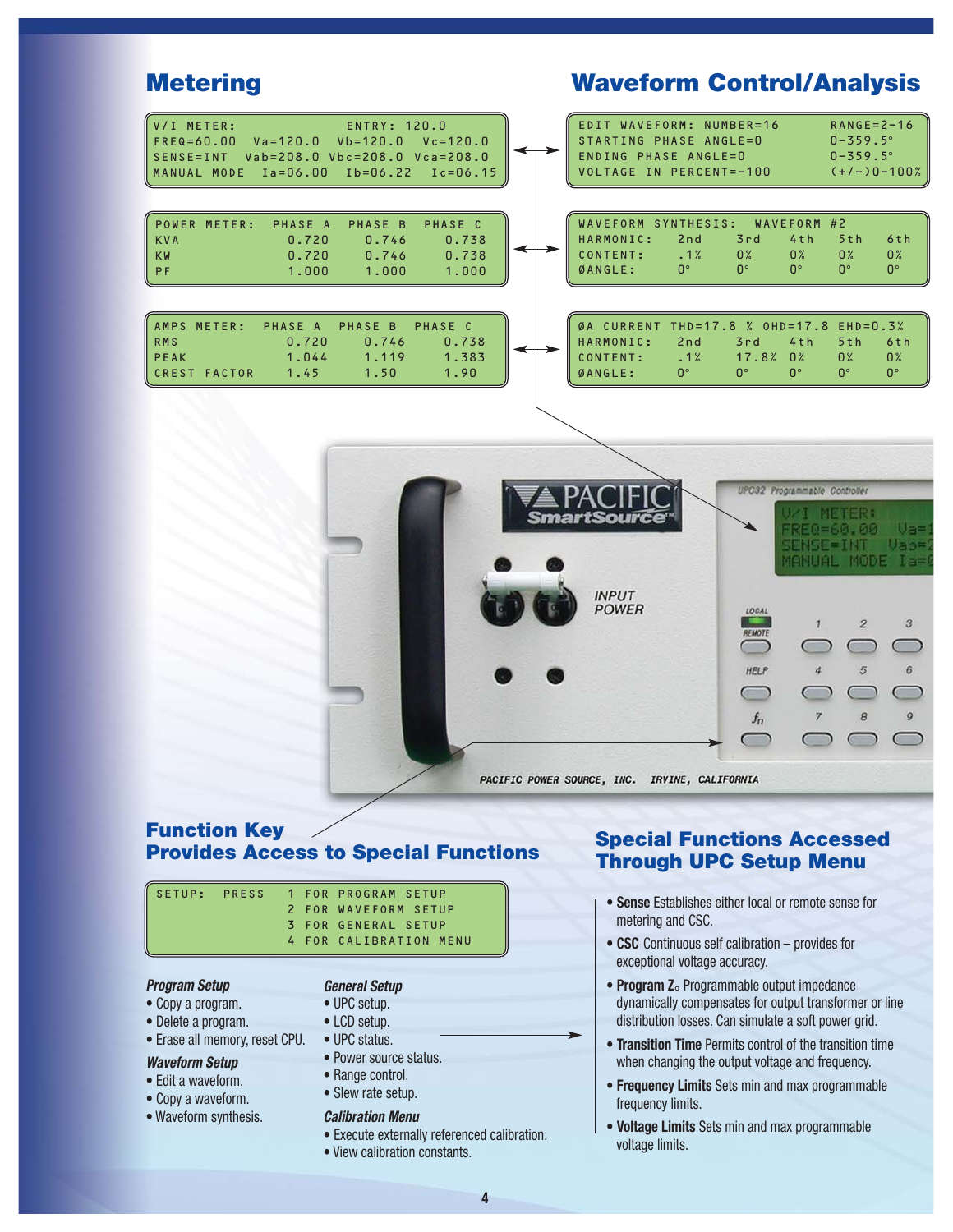## **Total Control, Metering, and Analysis of AC Power. Simple, Intuitive Operation.**

## **Informative 160 Character LCD Display**

- Soft green backlight.
- Adjustable.

### **Parameter Select Keys**

Select phase voltages and operating frequency when manual control is desired. The selected parameter is indicated by the LCD display. The clear key erases entries and keeps erasing with repeated pressing until the basic V/I screen is displayed.





### **Execute Key**

Instantly executes a stored program that has been selected with the program key.

### **Slew Keys**



the designated voltage or frequency parameters. Rates are separately programmable.

### **Transient (Trans) Key**

Turns time based or cycle based transients On or Off. Indicator is On when transient is executed.

### **Output Enable Key**

Turns the output contactor of the power source On or Off. Indicator is On when the contactor is closed.

### **Enter Key** Stores new parameter data that has been keyed in.

**Program Key** Selects 1 of 99 programs for edit or execution.

**Edit Key** Selects the program edit mode and prompts for new entry.

**Store Key** Stores a program upon completion of editing.

**Display Key** Sequences through each metering screen:

- V/I Meter.
- Power Meter.
- AMPS Meter.
- Waveform Analysis (option).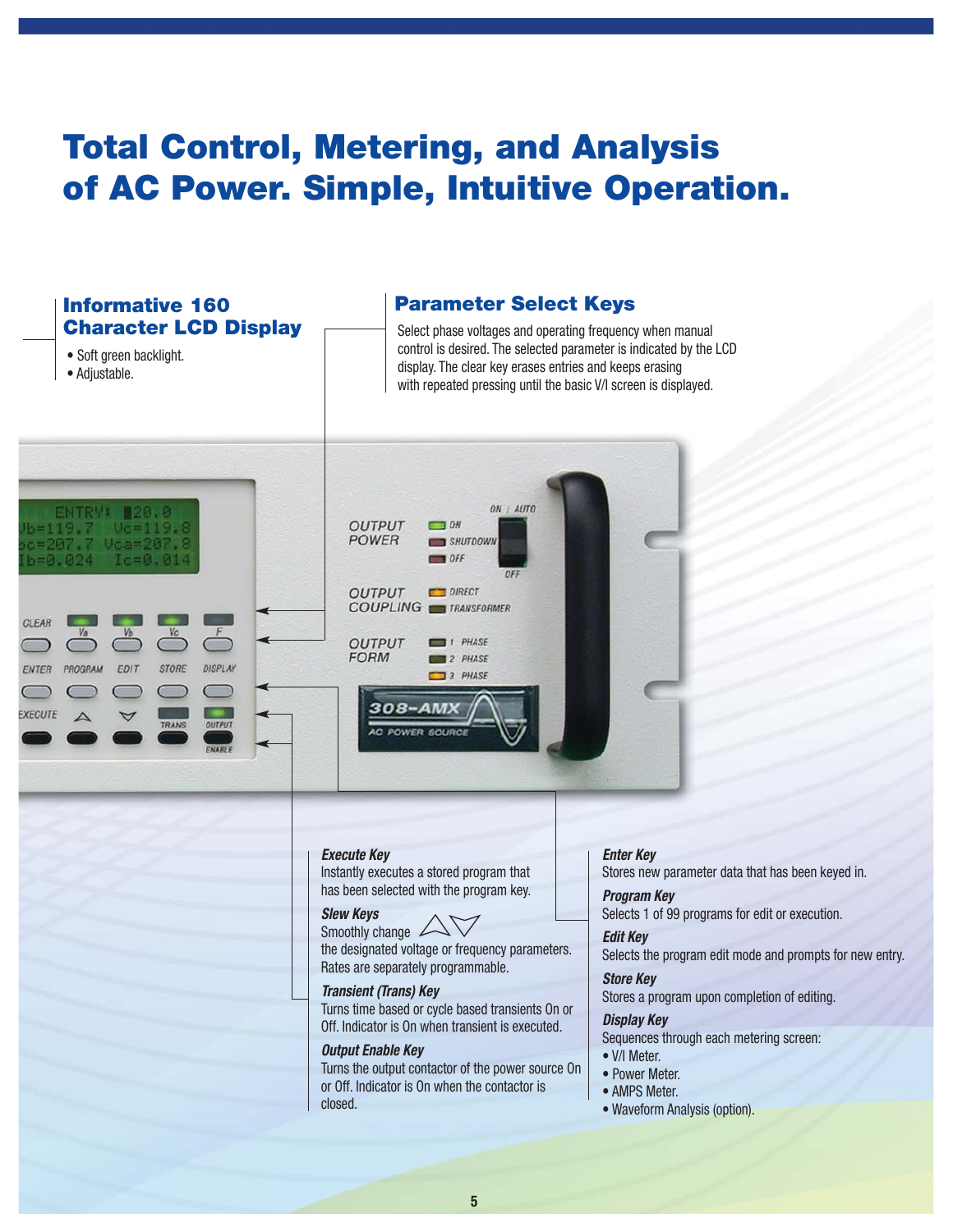## **AMX Power Source Models**

| <b>MODEL</b>  | <b>RATED POWER</b><br>(NA) | <b>MAX POWER</b><br>(VA) | <b>OUTPUT FORM</b><br>(Note 2) | <b>OUTPUT VOLTS-MAX</b><br>$(VRMS)$ (Note 3) | <b>OUTPUT AMPS</b><br>$(ARMS)$ (Note 4) | <b>OUTPUT AMPS</b><br>(A <sub>PEAK</sub> ) | <b>INPUT POWER FORM</b><br>(Note 5) | <b>PANEL HEIGHT</b><br>$(IN. + U)$ | <b>WEIGHT</b><br>(LBS.) |
|---------------|----------------------------|--------------------------|--------------------------------|----------------------------------------------|-----------------------------------------|--------------------------------------------|-------------------------------------|------------------------------------|-------------------------|
| <b>105AMX</b> | 500                        | 800                      | 10                             | 135/270                                      | 4/2                                     | 40/20                                      | 10                                  | $5\frac{1}{4} - 3U$                | 65                      |
| <b>108AMX</b> | 750                        | 1200                     | 10                             | 135/270                                      | 6/3                                     | 40/20                                      | 10                                  | $5\frac{1}{4} - 3U$                | 65                      |
| <b>112AMX</b> | 1200                       | 1400                     | 10                             | 150/300                                      | 10/5                                    | 40/20                                      | 10                                  | $5\frac{1}{4} - 3U$                | 65                      |
| <b>125AMX</b> | 2500                       | 3900                     | 10                             | 150/300                                      | 20/10                                   | 90/45                                      | 30                                  | 101/ <sub>2</sub> -6U              | 110                     |
| <b>140AMX</b> | 4000                       | 6400                     | 10                             | 135/270                                      | 32/16                                   | 140/70                                     | 30                                  | 14-8U                              | 170                     |
| <b>305AMX</b> | 500                        | 950                      | 30                             | 135/270<br>$135(L-N)$                        | 4/2<br>$1.5/\emptyset$                  | 45/15<br>15/Ø                              | 10                                  | $5\frac{1}{4} - 3U$                | 65                      |
| <b>308AMX</b> | 750                        | 1200                     | 30                             | 135/270<br>135 $(L-N)$                       | 6/2<br>2/0                              | 45/15<br>15/Ø                              | 10                                  | $5\frac{1}{4} - 3U$                | 65                      |
| <b>312AMX</b> | 1200                       | 1450                     | 30                             | 150/300<br>150 $(L-N)$                       | 10/3.3<br>$3.3/\emptyset$               | 45/15<br>15/0                              | 10                                  | $5\frac{1}{4} - 3U$                | 70                      |
| <b>320AMX</b> | 2000                       | 3000                     | 30                             | 135/270<br>135 $(L-N)$                       | 18/6<br>6/0                             | 60/20<br>20/Ø                              | 30                                  | $8\frac{3}{4} - 5U$                | 100                     |
| 345AMX        | 4500                       | 7250                     | 30                             | 135/270<br>135 $(L-N)$                       | 36/12<br>12/0                           | 165/55<br>$55/\emptyset$                   | 30                                  | 14-8U                              | 175                     |
| <b>360AMX</b> | 6000                       | 9700                     | 30                             | 135/270<br>135 $(L-N)$                       | 48/16<br>16/0                           | 210/70<br>70/Ø                             | 30                                  | 14-8U                              | 185                     |
| <b>390AMX</b> | 9000                       | 14500                    | 30                             | 135/270<br>135 $(L-N)$                       | 72/24<br>$24/\emptyset$                 | 330/110<br>110/Ø                           | 30                                  | 28-16U<br>(2 each × 14')           | $175 \times 2$          |
| 3120AMX       | 12000                      | 19400                    | 30                             | 135/270<br>135 $(L-N)$                       | 96/32<br>32/0                           | 420/140<br>140/Ø                           | 30                                  | 28-16U<br>(2 each × 14')           | $185 \times 2$          |

M5283 describes a multi-cabinet AC Power Source which can be expanded up to five cabinets. Addition or deletion of cabinets is easily performed by the user in the field. The standard AMX-Series features, such as automatic output form selection, extensive output metering and dual range capabilities remain intact. The system may also be specified with Programmable Output Impedance, Harmonic Analysis/Synthesis, and most other AMX-Series options when outfitted with the UPC-32 Controller.

#### M5283 Field Parallelable Models

| Switch Selectable Master/Slave Models | Dedicated Slave Models | Unit Rated Power | Output Form | <b>Maximum Rated System Power</b> |
|---------------------------------------|------------------------|------------------|-------------|-----------------------------------|
| 140AMX-UPC12/M5283                    | 140AMX/M5283/M5304     | 4 kVA            |             | 20 kVA                            |
| 160AMX-UPC12/M5283                    | 160AMX/M5283/M5304     | 6 kVA            |             | 30 kVA                            |
| 345AMX-UPC32/M5283                    | 345AMX/M5283/M5304     | 4.5 kVA          |             | 22.5 kVA                          |
| 360AMX-UPC32/M5283                    | 360AMX/M5283/M5304     | 6 kVA            |             | 30 kVA                            |

1. M5283 allows paralleling of up to five like models to form a single High Power AC Test Power System.

**(Direct Coupled)** 0.5% 2,000 to 5,000 Hz. Can be improved to less than 0.03% with CSC engaged.

0.25% THD<sub>avg</sub> from 1,000 to 5,000 H

Small signal bandwidth is 5 Hz to

2. System may consist of one master unit and any combination of four additional master/slave selectable or dedicated slave units. One master unit with UPC Oscillator required per system.

3. Specify "AMXT" versions when dual range option required.

4. Manual versions available, consult factory.

Notes:

1. Rated output power is based on a combination of output voltage, current and load power factor. Values stated represent the maximum capabilities of a given model. Consult factory for assistance in determining specific unit capabilities as they might apply to your application.

2. All single phase units are operable with dual voltage ranges as listed. All three phase units are operable as single phase with dual voltage range capability or as three phase. Output voltage ranges and 10/30 conversion selected by front panel or bus command.

3. Output voltage ranges listed are for standard units. VMAX is achievable with nominal input voltage at full load. Other voltage ranges are available with the output magnetics option.

4. Current ratings at 125 VRMS output. Current may vary with power factor.

5. Input power frequency is 47–63 Hz. Single Phase: 100, 110, 120, 200, 208, 220, 230 and 240 VAC ±10%. Three phase: 208, 220, 240, 380, 400, 416 VAC ±10% (480 VAC option available).

6. Single phase and 400 Hz input options available. Consult Factory.

**Output Frequency** 20 to 5,000 Hz Full Power. **Line Regulation** 0.1% max for a 10% line change.

**Load Regulation** 0.25% 20 to 2,000 Hz.<br> **(Direct Coupled)** 0.5% 2,000 to 5,000 H

**Ripple and Noise** –72 dB.

### **Power Source Specifications (Vout > 25% F.S.)**

**Output Distortion** 0.1% THD<sub>avg</sub> from 45 to 1,000 Hz.

**Response Time** 5µsec typical to a step load change.

50 kHz, typical.

## **Mechanical Specifications**

All models are designed for operation in 19-inch equipment racks. Models above 1,800 VA have side handles for ease of handling.

|     | <b>Mounting</b> | Standard 19-inch rack. Slide rails are<br>available as an option for all models.                                    |
|-----|-----------------|---------------------------------------------------------------------------------------------------------------------|
|     | <b>Height</b>   | See model table above for panel height.                                                                             |
|     | <b>Depth</b>    | Will not exceed 24 inches from the front<br>panel to the rear of the chassis.                                       |
| łz. | <b>Cooling</b>  | Forced air, front or side intakes, rear exhaust<br>with auto fan-speed control for low acoustic<br>noise operation. |
|     |                 |                                                                                                                     |

AMX Series Power sources can be equipped with output transformers to provide an alternate output voltage range. Selection of direct or transformer coupled range is performed by the controller via front panel or bus command. The standard frequency range for transformer coupled outputs is 45 to 5000 Hz. Standard output ratios are 1.5:1, 2.0:1, and 2.5:1. Transformer outputs are supplied internally or externally via a Magnetics Module. Consult the factory for additional information regarding special output ranges not listed.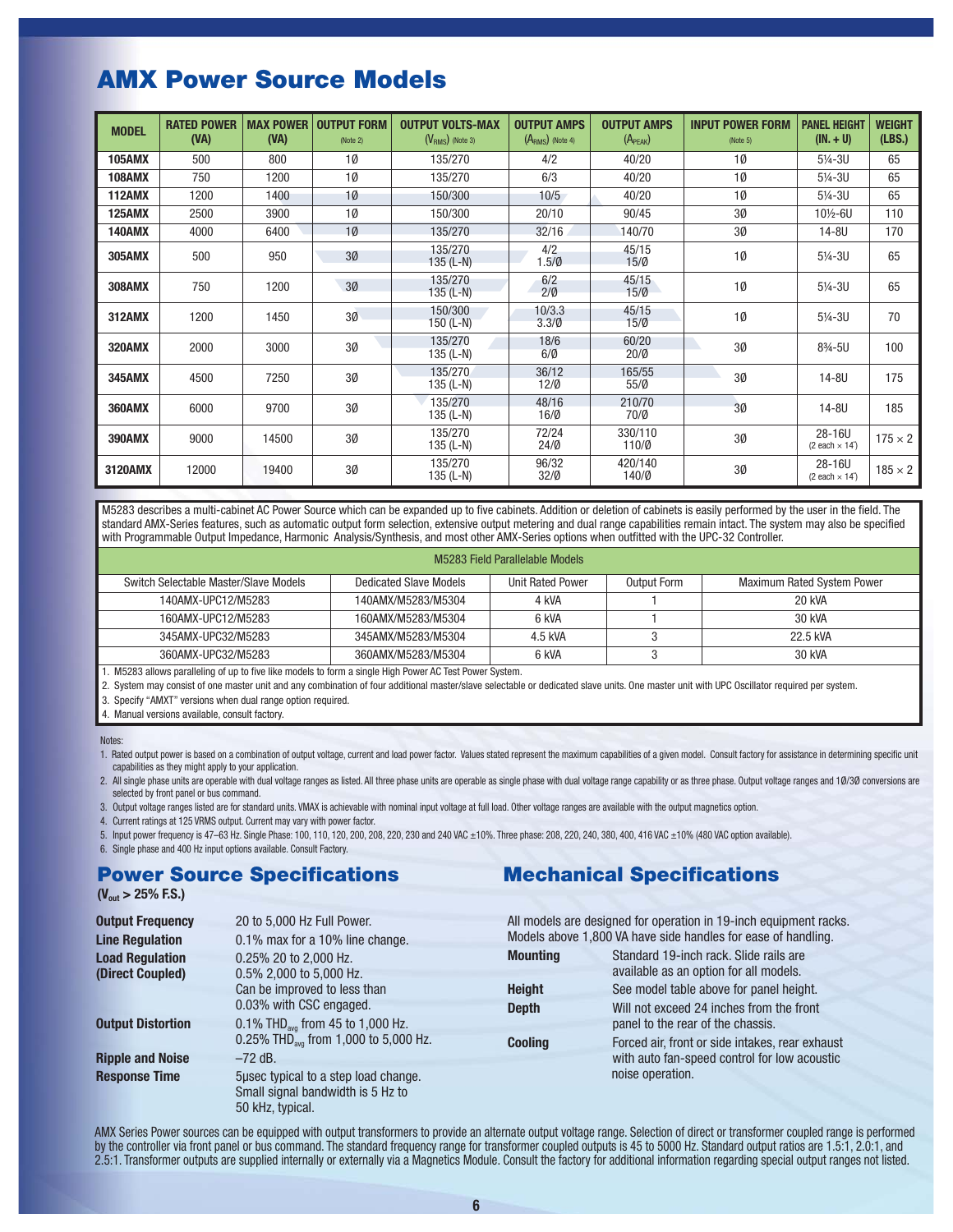## **UPC Controller Specifications**

The UPC controller is essentially a 3 phase AC arbitrary waveform generator and Precision AC metering system. Each waveform stored in the UPC is encoded with 12-bit amplitude and 10-bit time resolution for each cycle. The waveform for each phase may be independently selected and may be independently varied in amplitude and phase angle with respect to phase A.

The UPC output metering samples the output volts and amps at 512 samples per measurement using a 12-bit A/D converter. This technique provides exceptional metering accuracy and resolution (20 bits), and delivers a high-fidelity waveform back to a host computer for analysis.

The UPC includes a remote GPIB interface compatible with IEEE-488.2 and SCPI. An available option is an RS-232 serial port that operates up to 38.4 kBaud.

| <b>Frequency</b>                                     | 20.00 to 5,000 Hz ± 0.01%.                                                                                                                        | <b>Voltmeter</b>    | Range                       | 0-354 V L-N.                                                                                              |
|------------------------------------------------------|---------------------------------------------------------------------------------------------------------------------------------------------------|---------------------|-----------------------------|-----------------------------------------------------------------------------------------------------------|
| <b>Voltage</b>                                       |                                                                                                                                                   |                     |                             | 0-708 V L-L.                                                                                              |
| <b>Direct</b>                                        | Programmable, $0 - V_{MAX}$ in 0.1 volt steps<br>(see table on page 6).                                                                           |                     | <b>Resolution</b>           | $0.10V_{AC}$ to front panel.<br>$0.001V_{AC}$ to remote interface.                                        |
| <b>Voltage</b><br><b>Transformer</b>                 | Multi-range units are equipped with output<br>transformers. When alternate range is selected,<br>voltage at transformer output is programmable in |                     | <b>Accuracy</b>             | $\pm 0.25\%$ of reading $\pm 0.1\%$<br>of range (50-500 Hz).                                              |
|                                                      | steps of 0.5 volts.                                                                                                                               | <b>Ammeter</b>      | Range<br><b>Resolution</b>  | 300% of system current rating.<br>0.01A <sub>AC</sub> to front panel.                                     |
| <b>Accuracy</b><br><b>Command</b><br><b>Voltages</b> | Executed voltage is within $\pm 50$ mV (0.03%) of<br>command voltage, referenced to the internal voltmeter<br>with CSC engaged.                   |                     | <b>Accuracy</b>             | 0.001A <sub>AC</sub> to remote interface.<br>$\pm 0.25\%$ of reading $\pm 0.1\%$<br>of range (50-500 Hz). |
| <b>Accuracy</b>                                      | $\pm 0.01\%$ , 20-5,000 Hz.                                                                                                                       |                     |                             |                                                                                                           |
| <b>Command</b><br><b>Frequency</b>                   |                                                                                                                                                   | <b>Power Meter</b>  | Range<br><b>Resolution</b>  | Based on ammeter range.<br>1.0 watts or VA to front panel.                                                |
| Output $Z_{0}$                                       | Dynamic output impedance $(Z_0)$ is programmable, 0 to                                                                                            |                     |                             | 0.001 Watts or VA to remote                                                                               |
| (Optional)                                           | $\pm Z_0$ max., in 0.1% steps. $Z_0$ value in milliohms varies                                                                                    |                     |                             | interface.                                                                                                |
|                                                      | with different models but usually results in a $\pm 10\%$                                                                                         |                     | <b>Accuracy</b>             | ±1% of Full Scale.                                                                                        |
|                                                      | change in output voltage at maximum load amps.                                                                                                    | <b>Power Factor</b> |                             | Calculated and displayed to three                                                                         |
|                                                      |                                                                                                                                                   | & Crest Factor      | significant digits.         |                                                                                                           |
| <b>Phase Angle</b>                                   | Phase Angle (Ø) of Phases B and C relative to                                                                                                     |                     |                             |                                                                                                           |
|                                                      | Phase A is programmable from 0°-359° in 1°                                                                                                        | <b>Ext. Input</b>   |                             | Each phase is algebraically summed                                                                        |
|                                                      | increments $\pm 0.5^{\circ}$ .                                                                                                                    |                     |                             | with UPC waveform and amplified 25x                                                                       |
|                                                      |                                                                                                                                                   |                     | to the direct output.       |                                                                                                           |
| <b>Current</b>                                       | Current limit is programmable from 0                                                                                                              |                     |                             |                                                                                                           |
| Limit                                                | to I <sub>PEAK</sub> maximum of the power source.                                                                                                 | <b>Amplitude</b>    | ±10 V input for each phase. |                                                                                                           |
|                                                      | Accuracy is $\pm 1\%$ F. S., resolution $\pm 0.05\%$ .                                                                                            | <b>Mod. Input</b>   |                             | modulates the output $\pm 100\%$ .                                                                        |
| Library                                              | Stores up to 99 steady state parameter                                                                                                            | <b>Sync Outputs</b> | 1) Zero crossing, Phase A.  |                                                                                                           |
| <b>Steady</b>                                        | sets consisting of waveform, voltage,                                                                                                             |                     | 2) Transient start-stop.    |                                                                                                           |
| <b>State</b>                                         | frequency, angle and current limit.                                                                                                               |                     |                             | 3) True when Transient is enabled.                                                                        |
| <b>Programs</b>                                      | Can be executed by program number                                                                                                                 |                     |                             | 4) $Clock - 1024$ times the output freq.                                                                  |
|                                                      | from the front panel or the bus.                                                                                                                  |                     |                             |                                                                                                           |
|                                                      |                                                                                                                                                   | <b>Command</b>      |                             | Average time to start of parameter                                                                        |
| Library                                              | Stores up to 99 transient programs -                                                                                                              | <b>Response</b>     |                             | change from bus command (end of                                                                           |
| <b>Transient</b>                                     | one associated with each steady state                                                                                                             | <b>Time</b>         | string character) is 50 ms. |                                                                                                           |
| <b>Programs</b>                                      | program. Allows for changes in volts and                                                                                                          |                     |                             |                                                                                                           |
|                                                      | frequency vs. time, or waveform                                                                                                                   |                     |                             | Ramp transition time to final value is                                                                    |
|                                                      | changes by cycle count.                                                                                                                           |                     |                             | settable from 250 µs to 300 sec.                                                                          |
| Library                                              | Stores up to 99 waveforms that can be                                                                                                             | <b>Waveform</b>     |                             | Permits waveform creation by entering                                                                     |
| <b>Waveform</b>                                      | edited and executed in any manner                                                                                                                 | <b>Synthesis</b>    |                             | percent amplitude and phase angle for the                                                                 |
|                                                      | and in any output phase.                                                                                                                          |                     |                             | 2 <sup>ND</sup> through the 51 <sup>st</sup> harmonics.                                                   |
|                                                      |                                                                                                                                                   | <b>Waveform</b>     |                             | Reports voltage and current waveform                                                                      |
|                                                      |                                                                                                                                                   | <b>Analysis</b>     |                             | harmonic content in percent and phase angle                                                               |
|                                                      |                                                                                                                                                   |                     |                             | for the 2 <sup>ND</sup> through the 51 <sup>st</sup> harmonics.                                           |
|                                                      |                                                                                                                                                   |                     |                             | Displays THD, OHD, EHD in percent.                                                                        |